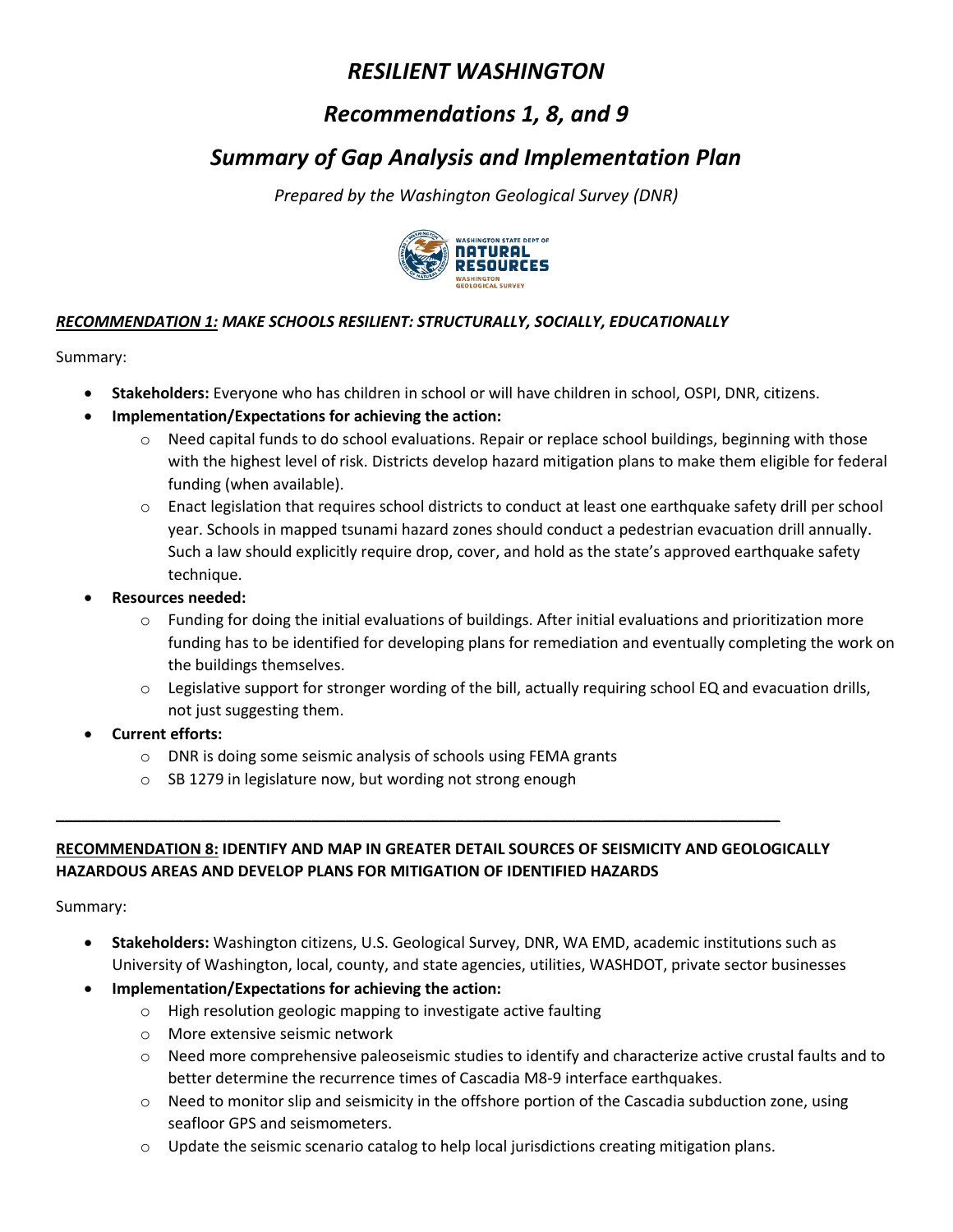- o Develop liquefaction and site class maps for counties and cities for appropriate identification for earthquake hazard critical area ordinances
- $\circ$  Mitigation requires accurate estimates of strong shaking from identified fault sources

### **Resources needed:**

- o Funding to conduct systematic seismic exploration studies (seismic reflection and refraction) of the shallow crust in WA State, focusing on sedimentary basins with major population centers.
- $\circ$  Funding for installation and operation of seafloor geodesy and offshore seismic monitoring. Funding to better understand whether turbidites were generated from strong shaking from great earthquakes.
- o Two DNR FTEs for geological mapping
- o Need to have two positions at DNR that work exclusively on earthquakes and active faults
- o Two positions at DNR for subsurface database management
- $\circ$  One planning position at DNR for outreach in working with planners to help implement
- $\circ$  Sufficient funding for developing detailed maps of shallow soils, collecting sub-surface data, and conducting seismic reflection/refraction studies in selected areas to determine shallow structure. This information would be used in computer simulations of ground shaking from future large earthquakes, to map in detail the seismic hazard.

#### **Current efforts:**

- $\circ$  USGS makes national seismic hazard maps that characterize hazard for rock sites.
- o Seattle urban seismic hazard maps (2007) provided more detail on seismic hazard by including soft soils and basin effects.
- $\circ$  Improving building codes and design standards to make buildings, transportation networks, and infrastructure less vulnerable to earthquake shaking.
- o M9 Project maps expected ground shaking for M9 Cascadia earthquakes using computer simulations.
- o DNR has two mapping geologists and limited subsurface data staff

#### *RECOMMENDATION 9: IMPROVE LIFE SAFETY IN COMMUNITIES AT RISK OF LOCAL TSUNAMIS*

\_\_\_\_\_\_\_\_\_\_\_\_\_\_\_\_\_\_\_\_\_\_\_\_\_\_\_\_\_\_\_\_\_\_\_\_\_\_\_\_\_\_\_\_\_\_\_\_\_\_\_\_\_\_\_\_\_\_\_\_\_\_\_\_\_\_\_\_\_\_\_\_\_\_\_\_\_\_\_\_\_\_\_\_\_

- **Stakeholders:** DNR, EMD, UW, NOAA, FEMA, coastal residents, employees of coastal businesses, tourists, U.S. Coast guard, first-responders.
- **Implementation/Expectations for achieving the action:** 
	- $\circ$  Constructing enough vertical evacuation structures to ensure that everyone who is in harm's way from a locally generated tsunami has an evacuation option, in particular, for areas where no natural vertical evacuation is possible.
	- $\circ$  Collaboration with technical partners at DNR, UW, and NOAA and local governments, perform detailed inundation modeling for design of tsunami evacuation refuges.
	- o Integrate safe haven structures into school funding.
	- o Change local zoning to encourage structures in tsunami hazard zones to be designed as safe havens.
	- o Mandate new hotel construction to incorporate safe havens.
- **Resources needed:**
	- o 1 FTE for tsunami inundation modeling: DNR
	- o More funding from FEMA grant programs
	- $\circ$  Explicit support for such structures in the common school construction fund
- **Current efforts:** 
	- o One structure built at Ocosta Elementary School; one structure in design phase at Long Beach; others in consideration at the Quinault Casino; Port of Grays Harbor to replace the port EOC; a fire station at Ocean Park; planning to move Taholah infrastructure out of tsunami hazard zone
	- o Efforts are dependent on grant funding at this time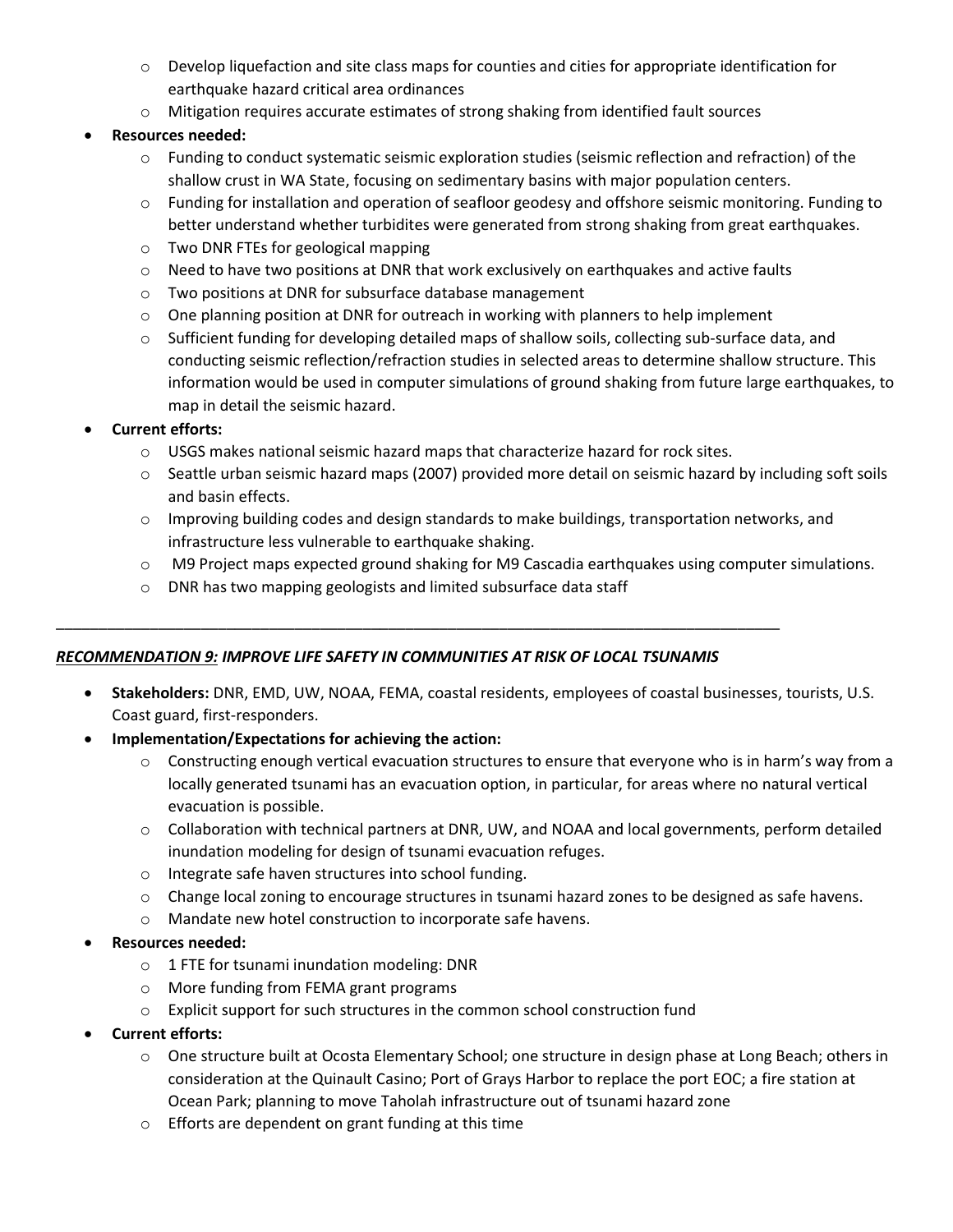# *Recommendation 1 Gap Analysis and Implementation Plan*

*Prepared by the Washington Geological Survey (DNR) with help from Barbra Thurman, OSPI*

## *RECOMMENDATION 1: MAKE SCHOOLS RESILIENT: STRUCTURALLY, SOCIALLY, EDUCATIONALLY*

- **A) As part of a single statewide project, perform consistent, cost-effective, comprehensive assessments of school buildings to prioritize the seismic risk of the state's schools. Apply the new SSC-developed assessment process, which addresses seismic hazard, liquefaction, and structural and non-structural deficiencies.**
- **Stakeholders:** 
	- o Anyone that has had children in school or will have children in school.
	- o OSPI, School Districts, Public & Private schools, ESDs, DNR, the public.
- **Needs/Expectations for achieving the Action:**
	- $\circ$  Initially we would like to see school seismic safety surveys done throughout the state for every school district and school building by geologists and engineers. Then once we have an inventory and evaluation we can determine a priority for building remediation. We can then develop plans and funding mechanisms for the remediation.
	- o Funding, time and staffing
- **Current Efforts:**
	- $\circ$  So far DNR and structural engineers along with EMD and FEMA have done pilot studies at several school locations throughout state.
	- o Pre-Disaster Mitigation efforts
- **Gaps & Barriers to achieving the Action:**
	- $\circ$  The biggest thing standing under way at this time is funding for the initial investigations by geologists and engineers.
	- $\circ$  Funding, time and staffing for follow up once initial investigations have been conducted
- **Available Resources:**
	- $\circ$  DNR has some staff and seismic equipment that can be used. We've also already established the methodology.
- **Resources Needed:**
	- $\circ$  More funding needs to be made available for doing the initial evaluations of buildings.
	- $\circ$  After initial evaluations more funding has to be identified for developing plans for remediation and eventually completing the work on the buildings themselves.
- **Implementation Plan:**
	- o **Short Term:**
		- Ask for capital or other funds to do the school evaluations over a six-year to eight-year period.
		- Based on the priorities revealed from the assessment, devise a plan to repair or replace school buildings, beginning with those with the highest level of risk.
	- o **Long Term:** Repair or replace schools as outlined in the plan.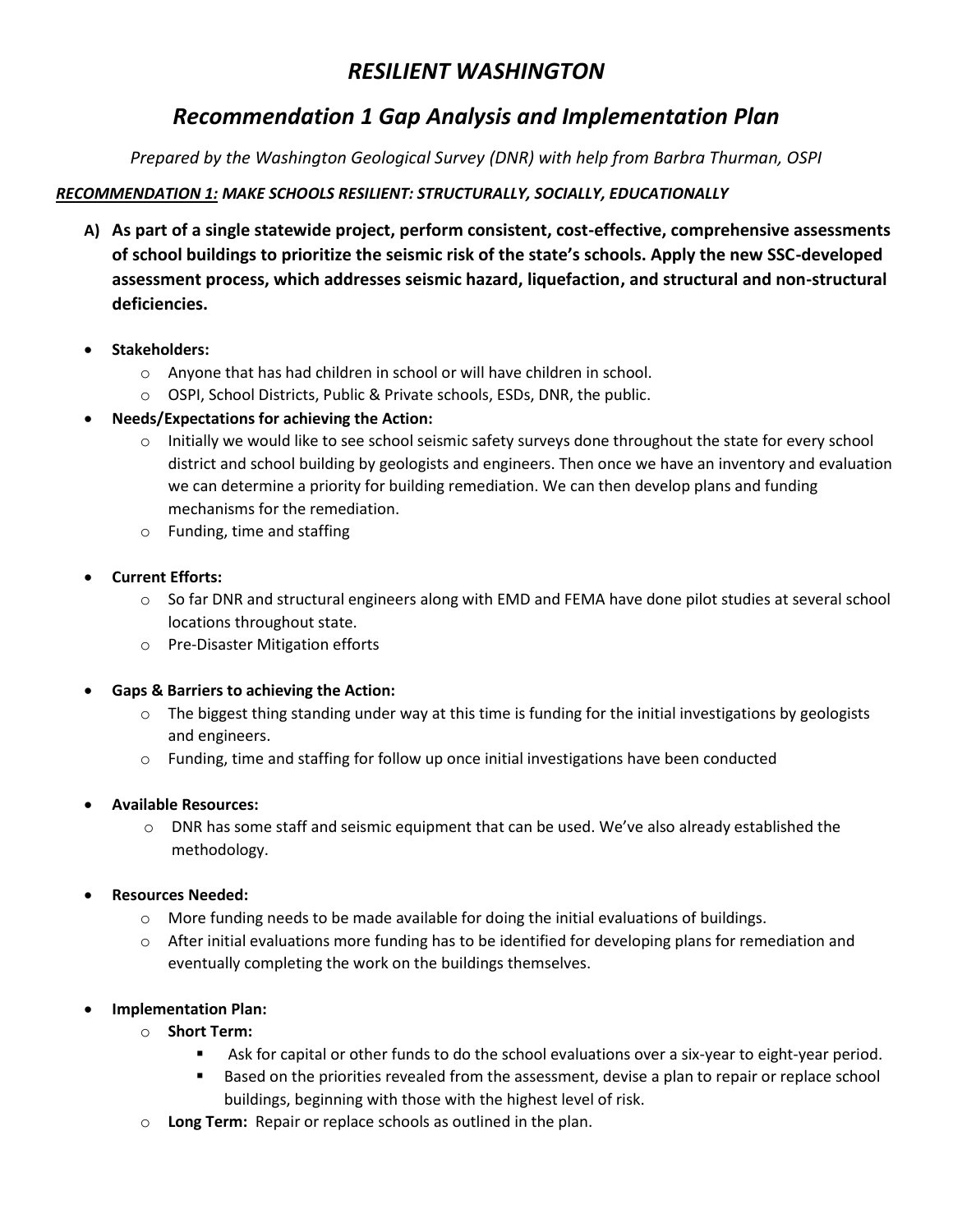- **B) Enact legislation that requires school districts to conduct at least one earthquake safety drill per school year. Schools in mapped tsunami hazard zones should conduct a pedestrian evacuation drill annually. Such a law should explicitly require drop, cover, and hold as the state's approved earthquake safety technique.**
- **Stakeholders:**
	- o Families, children, just about everyone, OSPI, Districts, schools

#### **Needs/Expectations for achieving the Action:**

- $\circ$  Children and families would have better understanding of what earthquake safety is and what to do during an earthquake
- o Legislative support and action
- **Current Efforts:**
	- o SHB 1279
	- $\circ$  There has been some introduction of bills this year to the legislature. The bills were overly complicated and were difficult to pass
- **Gaps & Barriers to achieving the Action:**
	- $\circ$  New legislative wording does include both EQ and tsunami drills; however, the EQ drill is a "may" as opposed to a "should" or "must"
- **Available Resources:**
	- $\circ$  We believe this could be done within existing resources is just a matter of identifying that one of the required drills is an earthquake drill. SB 1279 aims to do this.
- **Resources Needed:**
	- $\circ$  Legislative support for stronger wording of the bill, actually requiring school EQ and evacuation drills, not just suggesting them.
- **Implementation Plan:**
	- o **Short Term:**
		- **DNR and OSPI meet to layout a legislative strategy**
		- Let districts and school know of the new legislation.
	- o **Long Term:** Use the existing Great Washington ShakeOut Earthquake Drill registration to track metrics related to progress and participation for EQ drills.

# **C) Enact legislation that requires all school districts to develop mitigation plans**, **whether on their own or by participating in a city or county mitigation planning process.**

- **Stakeholders:**
	- o OSPI, districts, schools, children, Legislative representatives
- **Needs/Expectations for achieving the Action:**
	- o Funding, time and staffing
- **Current Efforts:**
	- o PDM efforts
- **Gaps & Barriers to achieving the Action:**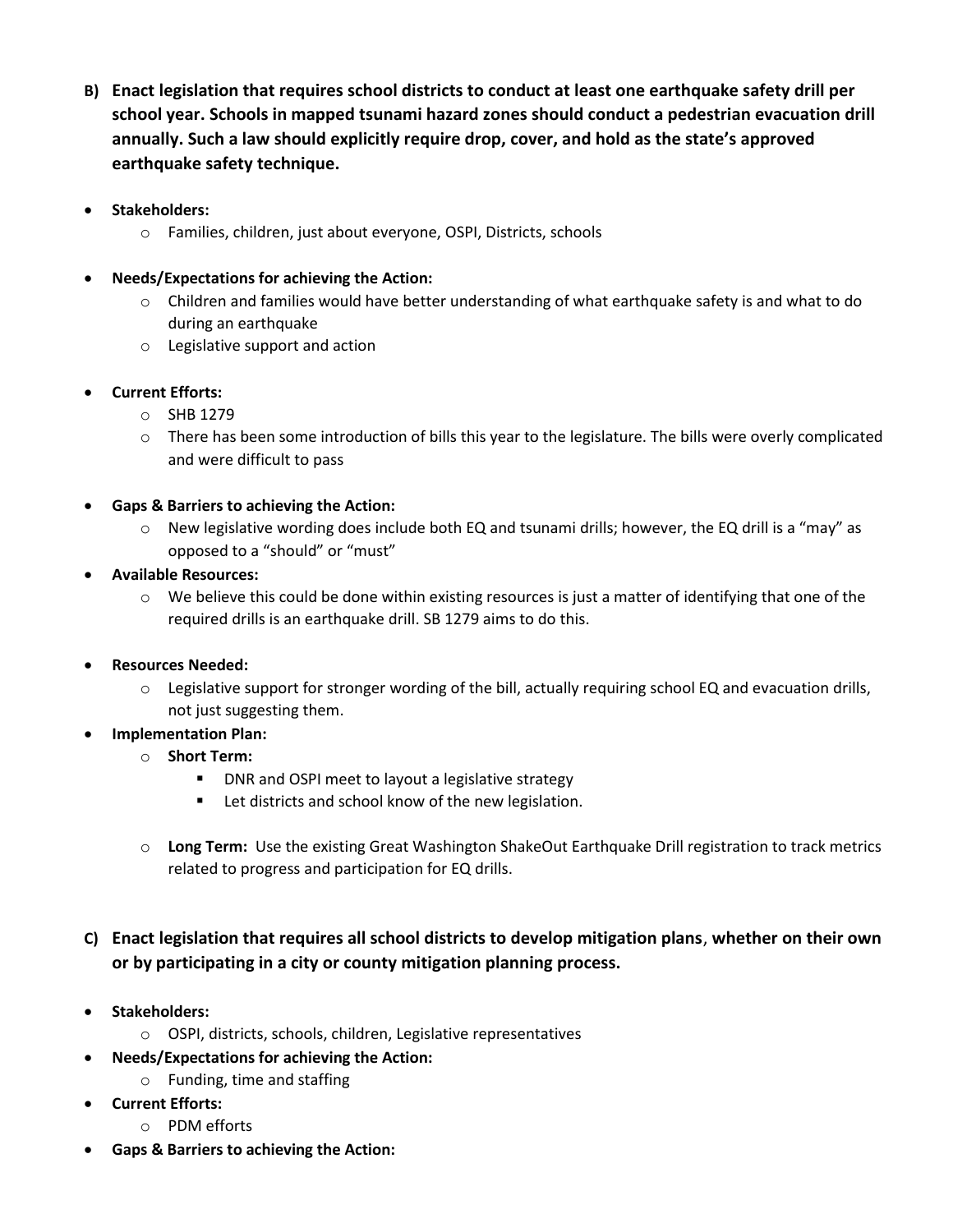- o Funding, time and staffing
- **Available Resources:**
	- o None
- **Resources Needed:**
	- o Funding, time and staffing
- **Implementation Plan:**
	- o **Short Term:**
		- Districts develop hazard mitigation plans to make them eligible for federal funding (when available) through the Hazard Mitigation Grant Program (HMGP).
		- **IDENTIFY** Identify/secure needed resources to implement PDM.
	- o **Long Term:** 
		- **Districts maintain hazard mitigation plans by regularly revising and updating them.**
- **D) Enact legislation that requires all school districts to develop and maintain comprehensive continuity of operations plans, including provisions for mutual aid (e.g. facility-sharing) between districts.**
- **Stakeholders:**
	- o OSPI, Districts, schools (Pub & Private), ESDs
- **Needs/Expectations for achieving the Action:**
	- o WSSDA HB 1003 model policy; time, staff, resources
- **Current Efforts:**
	- o HB 1003 (2016) calls for a model policy for natural disaster school infrastructure recovery. That model policy includes/refers to a (required) COOP.
- **Gaps & Barriers to achieving the Action:**
	- o Training and implementation
- **Available Resources:**
	- o None
- **Resources Needed:**
	- o Time, staff training resources
- **Implementation Plan:**
	- o **Short Term:**
		- **Train school districts develop continuity of operations plans.**
	- o **Long Term:**
		- **Schools and districts maintain plans through regular training, updates, and exercises.**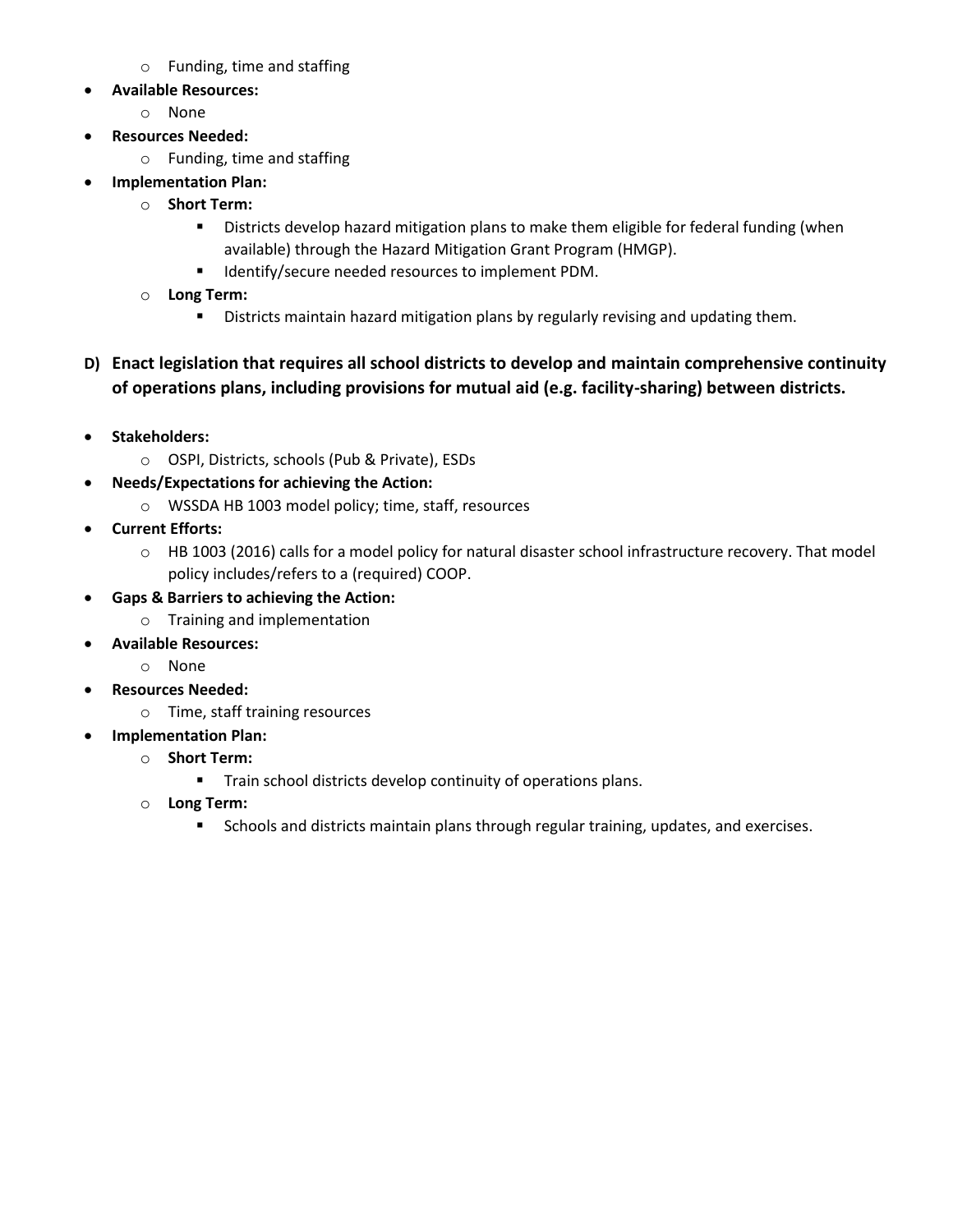# *Recommendation 8 Gap Analysis and Implementation Plan*

*Prepared by Washington Geological Survey with help from Art Frankel, USGS*

### **RECOMMENDATION 8: IDENTIFY AND MAP IN GREATER DETAIL SOURCES OF SEISMICITY AND GEOLOGICALLY HAZARDOUS AREAS AND DEVELOP PLANS FOR MITIGATION OF IDENTIFIED HAZARDS**

**E) Continue to enhance knowledge of seismic sources impacting the State of Washington through mapping, DNR; PNSN research, field investigation, and seismic monitoring.**

### **Stakeholders**:

o DNR, U.S. Geological Survey, WA EMD, academic institutions such as University of Washington, local, county, and state agencies, utilities, WASHDOT, private sector businesses

### **Needs/Expectations for achieving the Action:**

- $\circ$  Improve understanding of impacts of strong earthquakes such as M9 on Cascadia subduction zone or M6-7 earthquake on the Seattle fault in order to facilitate mitigation efforts to increase community resilience to large earthquakes. This will help to reduce loss of life and property and ensure that buildings, transportation networks, and infrastructure are operational after the event.
- o Mitigation requires accurate estimates of strong shaking from identified fault sources.
- o More extensive seismic network
- $\circ$  Update the seismic scenario catalog to help support local jurisdictions and creating mitigation plans. Priority analyses would focus on the 20 most important seismic scenarios in the state.
- o Publish databases necessary to implement seismic provisions of building codes and accurately interpret seismic recordings in real time to allow for quicker response to events
- o Develop 3Dgeologic models-tools used to make geologic maps that enhance the predictive value of surface geology-for active fault identification and assessment (identifying active faults is best done by starting with LiDAR analysis followed up with field investigations)
- $\circ$  Compile data into a database that supports hazard mapping and also enables the Pacific Northwest Seismic Network to calibrate their seismic recordings, leading to improved seismic hazard analysis;
- $\circ$  Collect geological and seismic data at schools for contribution into the school seismic safety analysis method; and work with local jurisdictions on implementation of these tools in CAOs and mitigation plans.
- o Increase rate of detailed geological mapping

## **Current Efforts:**

- $\circ$  Improving building codes and design standards to make buildings, transportation networks, and infrastructure less vulnerable to earthquake shaking.
- o Currently DNR is collecting seismic shear wave data at schools and coordinating that with structural engineering data
- o Limited staff to populate subsurface databases at DNR
- o Most DNR work is been done under small grants from FEMA last few years

#### **Gaps & Barriers to achieving the Action:**

- $\circ$  Need more comprehensive paleoseismic studies to identify and characterize active crustal faults and to better determine the recurrence times of Cascadia M8-9 interface earthquakes.
- o Need to conduct more studies on active faulting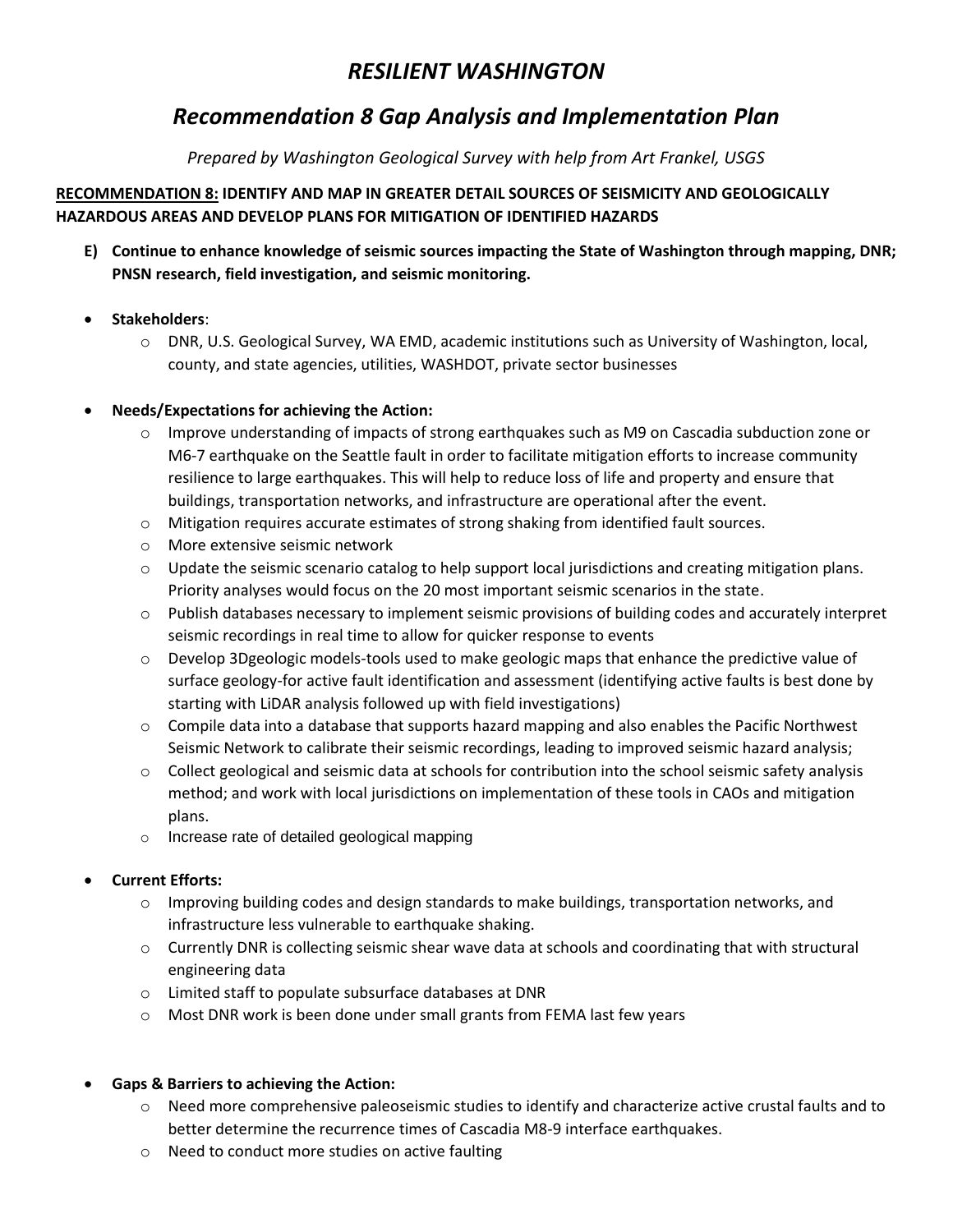- $\circ$  Need better prediction of ground shaking from potential large earthquakes by using computer simulations.
- $\circ$  Need improved knowledge of the shallow (< 2 km deep) structure of the crust, especially in sedimentary basins (for example, Seattle, Tacoma, Everett, Bellingham) to improve our computer simulations of shaking for future large earthquakes.
- $\circ$  Need to monitor slip and seismicity in the offshore portion of the Cascadia subduction zone, using seafloor GPS and seismometers.
- $\circ$  DNR has limited staff for any of the things listed in needs and expectations
- o more funding needs to be identified for building out the seismic network

#### **Available Resources**:

- o USGS funds research in the region, monitoring, and early warning.
- o NSF funds research and M9 Project at University of Washington that is simulating ground shaking for M9 earthquakes and assessing their effects on buildings and ground failure.
- o Limited DNR funds for one FTE plus 24 channel seismic equipment, gravimeter, and magnetometer
- $\circ$  lidar funding is available to collect lidar over certain areas. It is intended to get lidar coverage for the entire state which would help with active fault identification.

### **Resources Needed:**

- o Funding to conduct systematic seismic exploration studies of the shallow crust in WA State, focusing on sedimentary basins with major population centers.
- $\circ$  Funding for installation and operation of seafloor geodesy and offshore seismic monitoring. Funding to better understand whether turbidites were generated from strong shaking from great earthquakes.
- o Two DNR FTEs for geological mapping
- o Need to have two positions at DNR that work exclusively on earthquakes
- o Two positions at DNR for subsurface database management
- $\circ$  One planning position at DNR for outreach in working with planners to help implement

#### **Implementation Plan:**

- o **Short Term:**
	- With the limited resources DNR has we will complete geophysical assessments in quadrangle that we are mapping
	- DNR will continue to do geological mapping on two quadrangles per year with external funding
	- **Continue to populate subsurface database on a limited part-time basis**
	- **Continue to apply for outside funding to study sources.**

#### o **Long Term:**

- Systematic paleoseismic studies statewide; comprehensive study of coastal subsidence, offshore turbidites, and lake sediments, to develop chronology of Cascadia M8-9 earthquakes.
- **EXP** Create statewide hazards and resilience center to integrate scientific findings and develop and implement practical mitigation measures.
- **IMPROVE SEEST AT A 19 SET 2018 IMPLE 12 SET IMPLE 10** IMPROVER and it is necessary to install more stations and modernize older ones
- obtain funding for the six FTEs we need to do the earthquake evaluations, subsurface database management, and geological mapping
- **Update the seismic scenario catalog to help support local jurisdictions and creating mitigation** plans. Priority analyses would focus on the 20 most important seismic scenarios in the state
- publish databases necessary to implement seismic provisions of building codes and accurately interpret seismic recordings in real time to allow for quicker response to events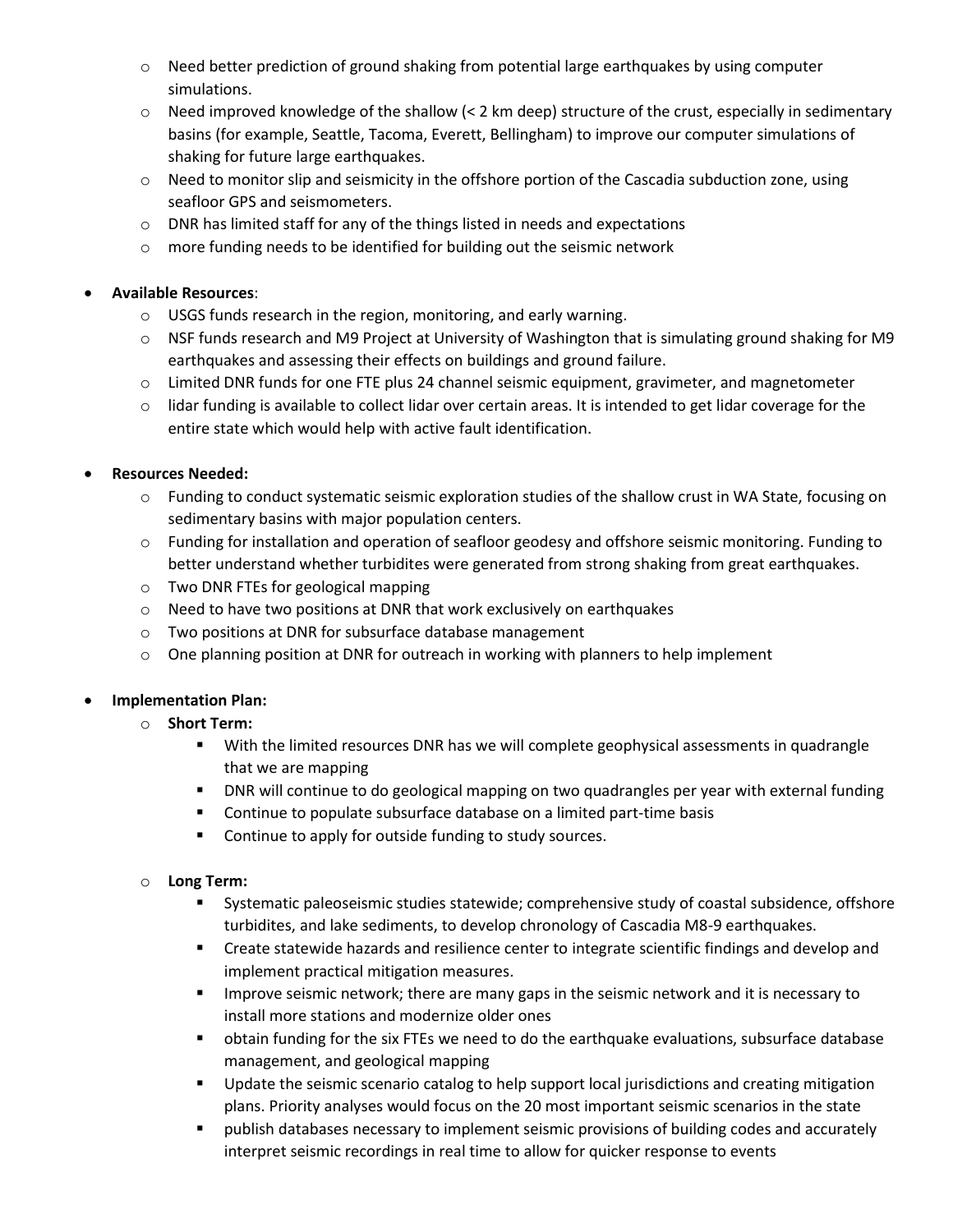- develop liquefaction and site class maps for counties and cities for appropriate identification for earthquake hazard critical area ordinances
- develop a database that enables the Pacific Northwest seismic network to calibrate their seismic recordings leading to improved seismic hazard analysis
- develop 3-D geologic models to help assess active faults
- work with local jurisdictions on implementation of these tools in critical area ordinances and mitigation plans with the desired outcome of a reduction of losses from earthquakes and more effective response after an earthquake
- develop foundational geologic maps and databases that support the geological hazards programs and local and state government
- develop and maintain an Internet accessible subsurface geotechnical database for the state moving data from geotechnical work geophysical surveys, and other deep wells to provide easily accessible and better resource assessments, hazard maps and databases

### **F) Prioritize areas for detailed liquefaction and other seismic hazard mapping and accelerate the mapping.**

### **Stakeholders:**

o U.S. Geological Survey, WADNR, PNSN, academic institutions such as University of Washington, local, county, and state agencies, utilities, WASHDOT, WA EMD, private sector businesses, citizens

#### **Needs/Expectations for achieving the Action:**

- $\circ$  Need to prioritize detailed seismic hazard mapping in coastal areas, 1-5 corridor, and heavily populated areas within sedimentary basins
- $\circ$  Develop liquefaction and site class maps for counties and cities at appropriate scales for use as identification tools for earthquake hazard CAOs;
- o Develop foundational geologic maps and databases that support the geological hazards programs and local and state government
- $\circ$  Develop and maintain an Internet accessible subsurface geotechnical database for the state moving data from geotechnical work geophysical surveys, and other deep wells to provide easily accessible and better resource assessments, hazard maps and databases

#### **Current Efforts:**

- $\circ$  USGS makes national seismic hazard maps that characterize hazard for rock sites.
- o Seattle urban seismic hazard maps (2007) provided more detail on seismic hazard by including soft soils and basin effects.
- o M9 Project maps expected ground shaking for M9 Cascadia earthquakes using computer simulations.

#### **Gaps & Barriers to achieving the Action:**

- o Need better models of the shallow crust, including depth to bedrock in the Seattle basin and other basins, as well as the shear-wave velocity to a depth of about 2 km.
- o Need an update of the Seattle seismic hazard maps for a wide range of periods, based on 3D simulations using improved crustal model and source specification.
- $\circ$  Urban seismic hazard maps should be produced for other higher-risk areas of Washington using computer simulations and detailed mapping of soils and sub-surface structure.
- o Funding and lack of geologists to do the work

#### **Available Resources:**

o Limited funding by USGS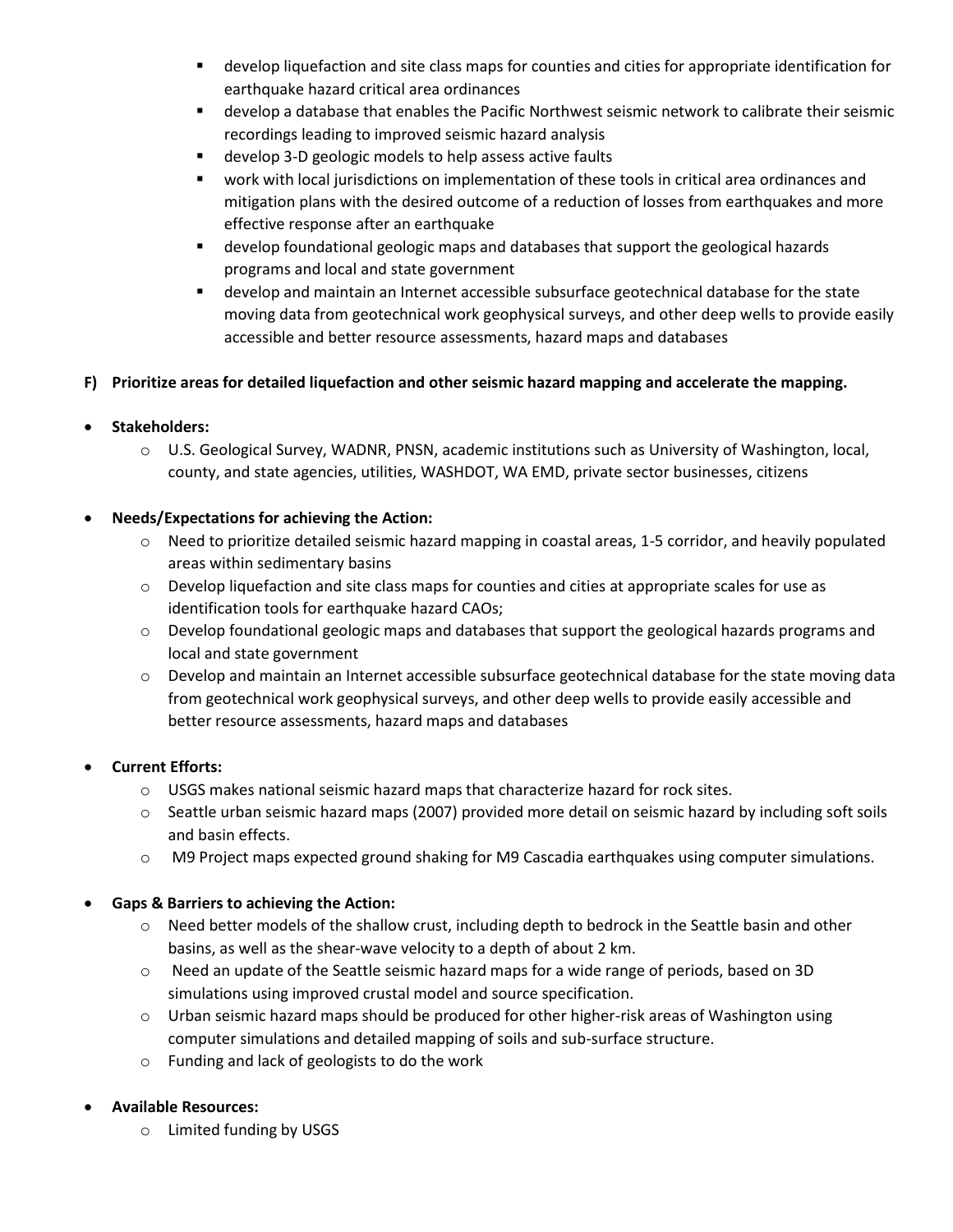- $\circ$  DNR has one FTE that could be used to do this work part of this work. And we have the necessary seismic equipment
- $\circ$  DNR is doing some subsurface database management on a limited basis. We have part of FTE working on that

#### **Resources Needed:**

- o Sufficient funding and staffing to develop detailed seismic hazard maps for higher-seismic risk areas of Washington, including Seattle, Tacoma, Bellevue, Redmond, Olympia, Everett, Bellingham, Spokane and Tri-Cities.
- o Sufficient funding for developing detailed maps of shallow soils, collecting sub-surface data, and conducting seismic reflection/refraction studies in selected areas to determine shallow structure. This information would be used in computer simulations of ground shaking from future large earthquakes, to map in detail the seismic hazard.

### **Implementation Plan:**

- o **Short Term:**
	- Develop a more comprehensive and detailed statewide assessment of liquefaction-prone areas: Prioritize areas where liquefaction is likely to have the highest impact; begin assessment around critical facilities; and do detailed studies of areas that are already of interest based on current mapping.
- o **Long Term:** 
	- Reference the updated liquefaction hazard maps in building codes and establish a consistent means of communicating maps and related information to local jurisdictions for use as bestavailable-science under the Growth Management Act.
- **G) Work with the planning and public works departments within local jurisdictions and tribes to develop a model ordinance of mitigation measures and an explanation of how it can be used.**

#### **•** Stakeholders:

- o *DNR, DOT, PNSN, counties and cities, building owners, DOC, local planning agencies.*
- **Needs/Expectations for achieving the Action:**
	- $\circ$  Work with local jurisdictions on implementation of these tools in critical area ordinances and mitigation plans with the desired outcome of a reduction of losses from earthquakes and more effective response after an earthquake
- **Current Efforts:** None
- **Gaps & Barriers to achieving the Action:** Needs to be carried out at the local level
- **Available Resources:**
- **Resources Needed:** Organization, time, funding
- **Implementation Plan:**
	- o **Short Term:** Districts develop hazard mitigation plans to make them eligible for federal funding (when available) through the Hazard Mitigation Grant Program (HMGP).
	- o **Long Term:** Districts maintain hazard mitigation plans by regularly revising and updating them.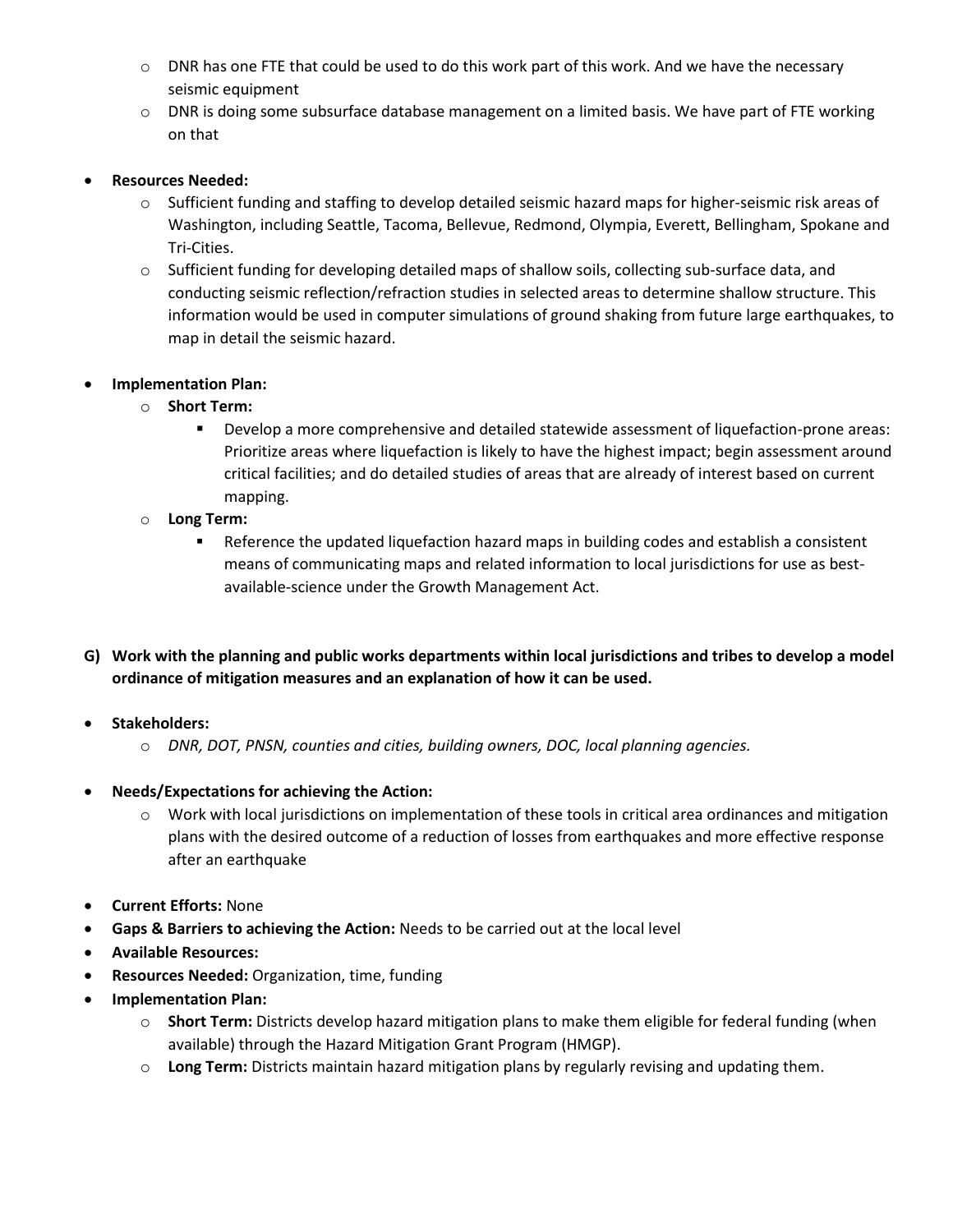# *Recommendation 1 Gap Analysis and Implementation Plan*

*Prepared by the Washington Geological Survey (DNR) with help from Diego Arcas, PMEL, and Frank Gonzalez, University of Washington*

#### *RECOMMENDATION 9: IMPROVE LIFE SAFETY IN COMMUNITIES AT RISK OF LOCAL TSUNAMIS*

**Implement tsunami vertical evacuation plans developed by local and tribal jurisdictions through "Project Safe EMD Haven" to minimize loss of life during local tsunamis.**

- **Stakeholders:** DNR, EMD, UW, NOAA, FEMA, coastal residents, employees of coastal businesses, tourists, U.S. Coast guard, first-responders.
- **Needs/Expectations for achieving the Action:**
	- $\circ$  Constructing enough vertical evacuation structures to ensure that everyone who is in harm's way from a locally generated tsunami has an evacuation option; in particular, for areas where no natural vertical evacuation is possible. Project Safe Haven has identified 75 such sites.
	- o Collaboration with technical partners and local governments, perform detailed inundation modeling for design of tsunami evacuation refuges.
- **Current Efforts:**
	- o One structure built at Ocosta Elementary School; one structure in design phase at Long Beach; others in consideration at the Quinault Casino; Port of Grays Harbor to replace the port EOC; a fire station at Ocean Park; planning to move Taholah infrastructure out of tsunami hazard zone
	- o Efforts are dependent on grant funding at this time
- **Gaps & Barriers to achieving the Action:**
	- o Not enough funding available for modeling and planning
	- o New design guidelines that are still in draft form (ASCE 7 chapter 16
	- o Site-specific hazard assessments of all remaining candidate sites, including detailed modeling of potential forces on proposed structures.
- **Available Resources:**
	- o Limited funding from NTHMP; ad hoc funding from grant programs
- **Resources Needed:**
	- o 1 FTE for tsunami inundation modeling: DNR
	- o More funding from FEMA grant programs
	- $\circ$  Explicit support for such structures in the common school construction fund
- **Implementation Plan:**
	- o Tax policy to encourage safe haven structures; align with goals of the Aquatic Lands Enhancement Account to secure funding as coastal amenities